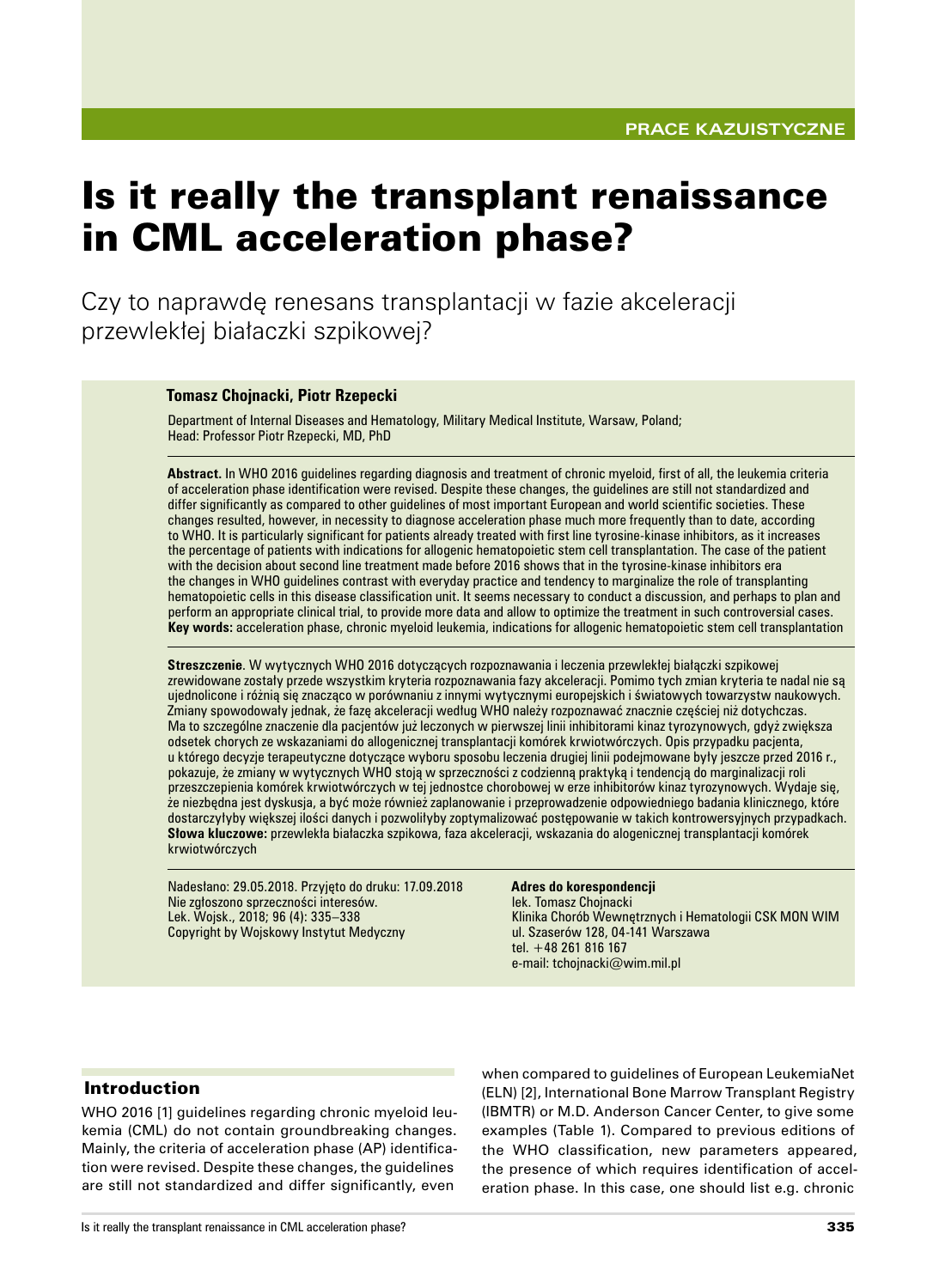# **Prace kazuistyczne**

| criterion                   | <b>MDACC</b>                                                                                  | <b>IBMRT</b>                             | <b>ELN</b>                                                                                    | <b>WHO 2008</b>                                                                                                                                                                    | <b>WHO 2016</b>                                                                                                                                                                                                                                                           |
|-----------------------------|-----------------------------------------------------------------------------------------------|------------------------------------------|-----------------------------------------------------------------------------------------------|------------------------------------------------------------------------------------------------------------------------------------------------------------------------------------|---------------------------------------------------------------------------------------------------------------------------------------------------------------------------------------------------------------------------------------------------------------------------|
| blasts                      | PB or BM 10-29%                                                                               | PB or BM >10%                            | PB or BM 15-29%                                                                               | PB or BM 10-19%                                                                                                                                                                    | PB or BM 10-19%                                                                                                                                                                                                                                                           |
| blasts and<br>promyelocytes | $>30\%$                                                                                       | PB or BM ≥20%                            | $\geq$ 30% with blasts<br>$<$ 30%                                                             | ΝA                                                                                                                                                                                 | <b>NA</b>                                                                                                                                                                                                                                                                 |
| basophils                   | PB or BM $\geq$ 20%                                                                           | $PB \geq 20\%$                           | PB ≥20%                                                                                       | $PB \geq 20\%$                                                                                                                                                                     | $PB \geq 20\%$                                                                                                                                                                                                                                                            |
| platelets                   | $>1000 \times 10^9$ /L<br>or $<$ 100 $\times$ 10 $^{9}$ /L,<br>not responding to<br>treatment | persistent<br>thrombocytosis             | persistent<br>thrombocytopenia<br>$(<100 \times 10^9/L)$<br>independent of<br>treatment       | persistent<br>thrombocytosis<br>$(>1000 \times 10^9$ /L) not<br>responding to treatment<br>persistent<br>thrombocytopenia<br>$(<100 \times 10^9/L)$<br>independent of<br>treatment | persistent thrombocytosis<br>(>1000 × 10 <sup>9</sup> /L) not<br>responding to treatment<br>persistent thrombocytopenia<br>$(<100 \times 10^9/L$ ) independent<br>of treatment                                                                                            |
| leukocytes                  | $>10 \times 10^9$ /L                                                                          | difficult<br>management                  | <b>NA</b>                                                                                     | increasing WBC<br>count not responding<br>to treatment                                                                                                                             | persistent or increasing WBC<br>count ( $>10 \times 10^9$ /L) not<br>responding to treatment                                                                                                                                                                              |
| anemia                      | <b>NA</b>                                                                                     | anemia not<br>responding to<br>treatment | <b>NA</b>                                                                                     | <b>NA</b>                                                                                                                                                                          | <b>NA</b>                                                                                                                                                                                                                                                                 |
| splenomegaly                | persistent<br>splenomegaly,<br>not responding to<br>treatment                                 | increasing spleen<br>size                | <b>NA</b>                                                                                     | increasing spleen size                                                                                                                                                             | persistent or increasing<br>splenomegaly, not responding<br>to treatment                                                                                                                                                                                                  |
| cytogenetic<br>disorders    | <b>NA</b>                                                                                     | clonal evolution                         | "major route" type<br>clonal chromosomal<br>aberrations in<br>$Ph+$ cells during<br>treatment | clonal evolution absent<br>at the time of diagnosis                                                                                                                                | additional "major route" type<br>cytogenetic disorders in Ph <sup>+</sup><br>cells during diagnosis.<br>each new clonal cytogenetic<br>disorder in Ph+ cells<br>occurring during therapy                                                                                  |
| other                       | <b>NA</b>                                                                                     | bone marrow<br>fibrosis<br>chloroma      | ΝA                                                                                            | large foci or clusters of<br>blasts in marrow biopsy                                                                                                                               | <b>NA</b>                                                                                                                                                                                                                                                                 |
| Provisional                 | <b>NA</b>                                                                                     | ΝA                                       | <b>NA</b>                                                                                     | <b>NA</b>                                                                                                                                                                          | hematological resistance to<br>first TKI (or lack of CHR during<br>first-line treatment)<br>any hematological,<br>cytogenetic or molecular<br>resistance to treatment with<br>second TKI<br>occurrence of 2 or more<br>mutations in BCR-ABL1 during<br><b>TKI therapy</b> |

MDACC – M.D. Anderson Cancer Center, IBMRT – International Bloos and Marrow Transplant Registry, WHO – World Health Organization, ELN – European LeukemiaNet, NA – not applicable, WBC – white blood cells, PB – peripheral blood, BM – bone marrow

leukocytosis ( $>10 \times 10^9$ /L), non-responding to treatment, chronic splenomegaly non‑responding to treatment, additional clonal chromosomal aberrations (the so-called "major route") in Ph<sup>+</sup> cells on diagnosis. New **provisional** criteria also appeared, related to response to therapy using tyrosine kinase inhibitors (TKI). Among the latter ones the following were distinguished: hematological TKI resistance when used as a first-line or lack of

complete hematological response (CHR) during first-line treatment when using TKI; hematological, cytogenetic or molecular resistance during treatment with a subsequent second TKI; presence of two or more mutations within BCR/ABL during TKI therapy. These changes resulted in necessity to diagnose acceleration phase much more frequently, compared to e.g. ELN criteria. This is important, particularly for patients already treated with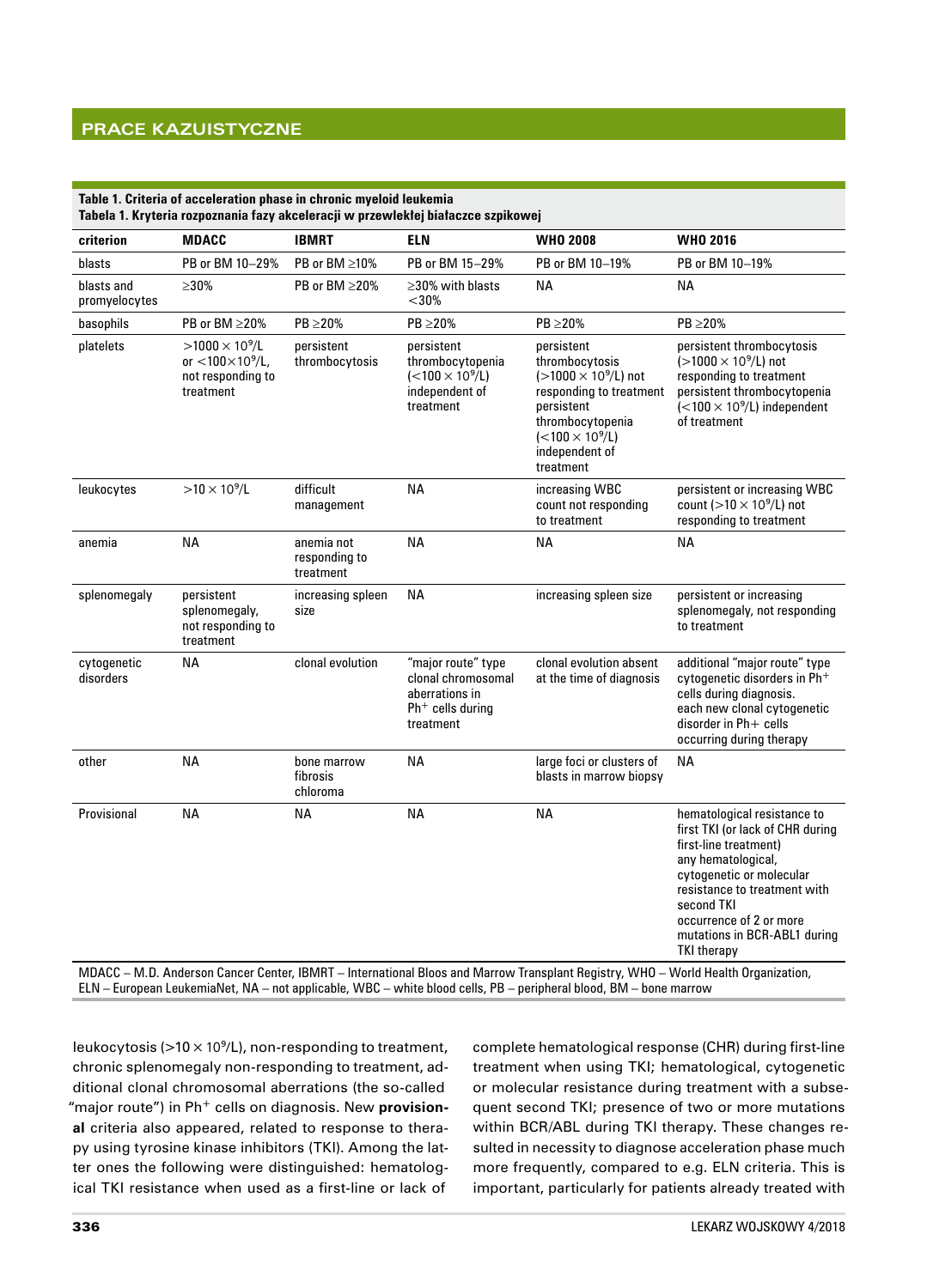**Table 2. Indications for HSCT in chronic myeloid leukemia – stand of experts at Hammersmith Hospital Tabela 2. Wskazania do alotransplantacji komórek krwiotwórczych w przewlekłej białaczce szpikowej – stanowisko ekspertów z Hammersmith Hospital**

| first chronic phase                                                                                                  | acceleration phase                                                                                                 | blast crisis phase                                                                                                                                                                                 |                                                                                                                                                                                        |
|----------------------------------------------------------------------------------------------------------------------|--------------------------------------------------------------------------------------------------------------------|----------------------------------------------------------------------------------------------------------------------------------------------------------------------------------------------------|----------------------------------------------------------------------------------------------------------------------------------------------------------------------------------------|
| failure of therapy using available<br>TKI (search for donor shall be<br>started after first-line therapy<br>failure) | less advanced acceleration<br>phase at the time of diagnosis $-$<br>treatment as in case of first<br>chronic phase | cases at the borderline<br>of diagnosing blast phase,<br>and patients with symptoms<br>of transformation to acceleration<br>phase during TKI treatment -<br>treatment as in case of blast<br>phase | HSCT immediately after reaching<br>chronic phase using TKI<br>or polychemotherapy (one should<br>consider subsequent treatment<br>with second-generation TKI<br>after transplantation) |

TKI, as it increases the percentage of patients with indications for allogenic hematopoietic stem cell transplantation (allo‑HSCT). It contrasts with everyday practice and tendency to marginalize the role of transplanting hematopoietic cells in case of this disease classification unit, in the TKI era. The thesis as such is best illustrated with an example.

## Case report

Our patient is a 68‑year‑old – at the time of diagnosis – female. Leukocytosis of  $22 \times 10^9$ /L and thrombocytosis of  $1252 \times 10^9$ /L found accidentally during routine screening tests were the indication to extend diagnostics. Over the course of further diagnostics significantly hypercellular bone marrow with "left shift" in granulopoiesis system were found. CML was diagnosed on December 4, 2015, based on Philadelphia chromosome (Ph) presence in cytogenetic test, presence of t(9;22)(q34;q11.2) translocation in a test using FISH technique, and presence of BCR/ABL p210 transcript in a test using RT‑PCR method. The disease was in a chronic phase (CP). Blasts constituted 4.3% of bone marrow nucleated cells, and basophils: 4% of nucleated cells in peripheral blood. The risk according to EUTOS scale was estimated as low. From January 7, 2016 imatinib was used at a dose of 400 mg/day. After the first month of treatment, leukocytosis of  $30.05 \times 10^9$ /L was found, as well as thrombocytosis of  $1052 \times 10^9$ /L. After 3 months of treatment, absence of complete hematological remission (CHR) was found. As a reminder, CHR condition is characterized by: white blood cell (WBC) count  $<$ 10  $\times$  10<sup>9</sup>/L, platelet (PLT) count  $\langle 450 \times 10^9 \rangle$ L, absence of young granulocyte line cells in peripheral blood smear, lack of splenomegaly on palpation and basophil percentage in peripheral blood  $<$ 5%. In our patient, the WBC count was 56.71  $\times$  10<sup>9</sup>/L, and the PLT count was  $989 \times 10^9$ /L. Ph chromosome was present in karyotype test in all analyzed metaphases. Treatment failure was stated based on these results. Analysis using sequencing method did not show mutations within BCR/ABL coding domain. The patient was

qualified for the second-line treatment with dasatinib (100 mg/day). CHR was achieved after 3 months of treatment. In karyotype test, Ph+ cells constituted 82% of all the analyzed metaphases (14/17) which allowed to determine minimal cytogenetic response (minCyR) and constituted a *warning* criterion according to ELN 2013. Higher molecular response (MMoIR) was also not achieved, the amount of BCR/ABL transcript was 29.5% according to international scale (IS). After 6 months of treatment, the response was already optimal. CHR was maintained, complete cytogenetic response (CCyR) was achieved, as well as higher molecular response (BCR/ABL percentage of 0.006%, according to IS).

## **Discussion**

As we can see, the patient achieved optimal response to treatment with second generation TKI over relatively short time, and the response magnitude systematically increases. According to previous clinical practice at our facility, shift to second‑generation TKI and use of response criteria with regard to second-line treatment according to ELN guidelines is the optimal procedure. And here is the appropriate time to ask the question: What effect on patient's future would the use of new WHO criteria regarding diagnosis of acceleration phase and diagnosing her with AP have? AP diagnosis is related to quite radical change in the strategy of proceedings. According to ELN 2013, this strategy is different for newly diagnosed patients, and patients previously treated with TKI. In case of patients previously treated with TKI, progression to AP or BP is related to changing TKI to any one that was not used prior to progression to AP/BP (ponatinib – only in case of T315I mutation being present). Allo-HSCT in this patient group, according to ELN 2013, is recommended FOR ALL PATIENTS, preferably after reaching chronic phase. Polychemotherapy might be necessary in order to prepare a patient for transplantation.